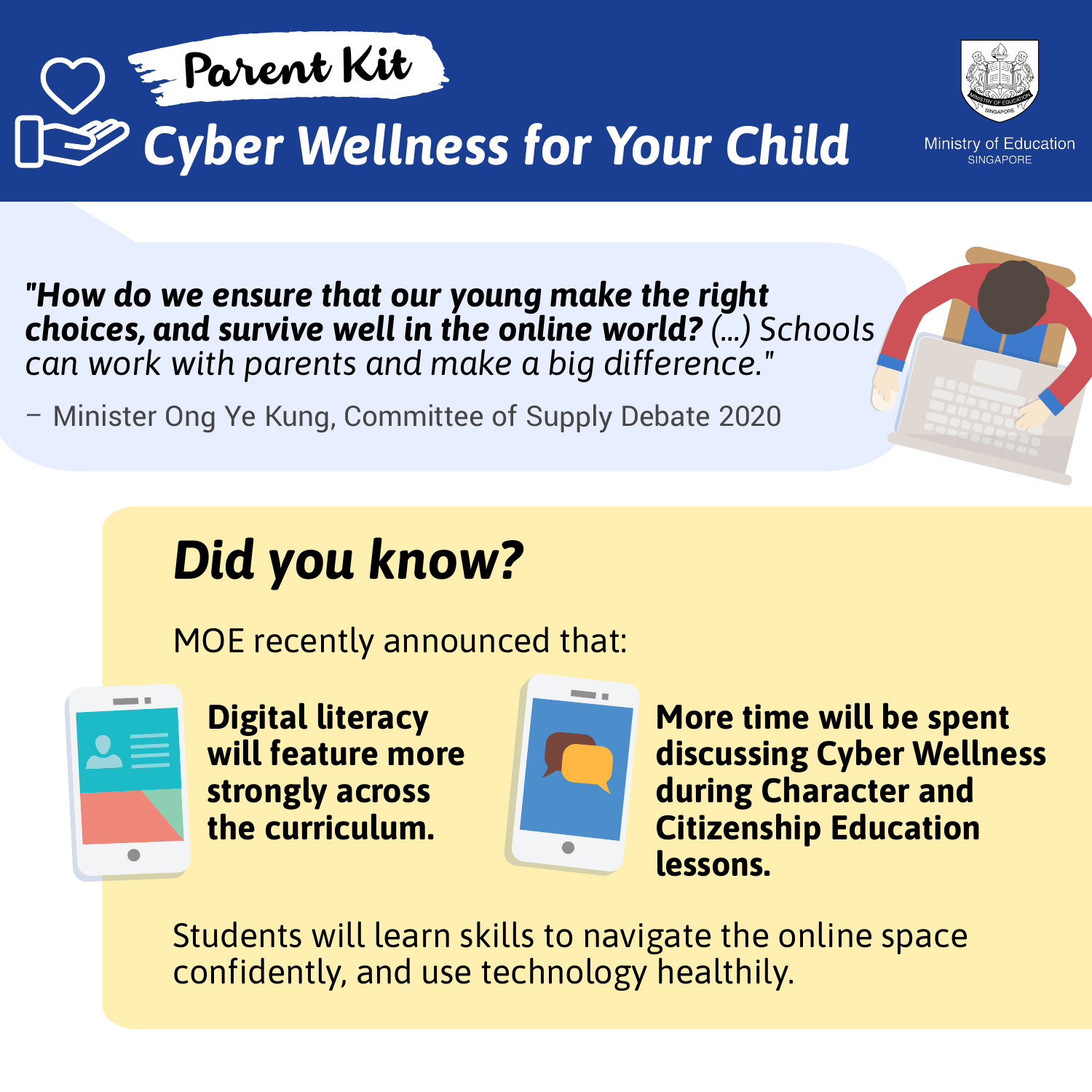# *How can you promote Cyber Wellness at home for your child too?*

Tip 1: Guide your child on time spen<sup>t</sup> online and online etiquette



**Ask your child** what he/she enjoys doing online.

Through your conversations, you can decide together **how much time he/she should spend online**, and **teach online etiquette.**

[Consider drawing up a family contract](http://bit.ly/ParentKitSample1)

### (**click here** for sample under #12).

# Tip 2: Teach your child to stay safe online



Want more parenting tips on Cyber Wellness? Click here.

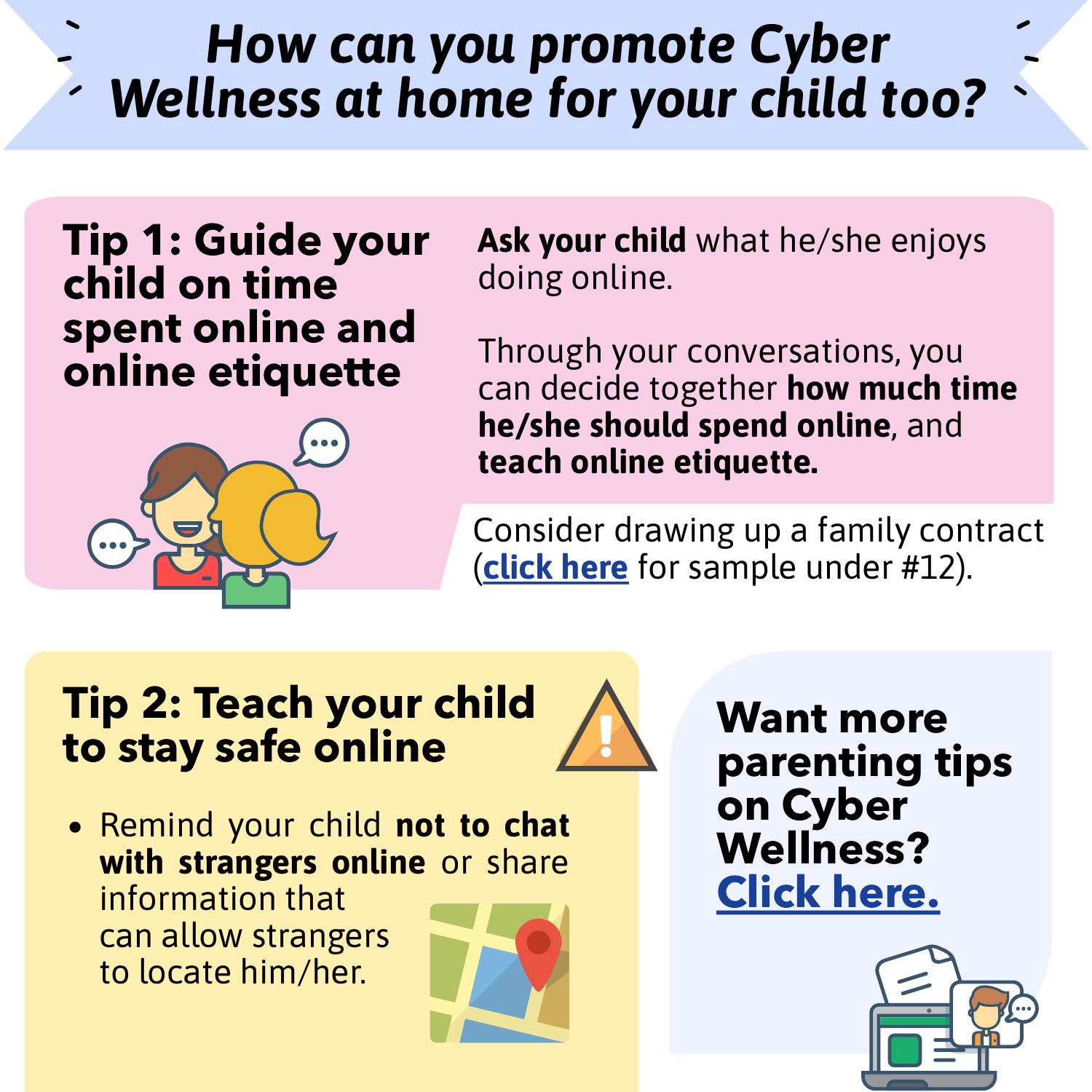## Tip 3: Guide your child to behave responsibly online

- Encourage your child to **verify information** with multiple credible sources.
- Get them to **check with you or a trusted adult** when in doubt.
- Guide your child to **set strong passwords**, and **ignore suspicious links or files** sent by strangers or in pop-up boxes.
- Check with your child about the conversations that go on in their chat groups or social media to assess if he/she is being **bullied online**.  $\bullet\bullet\bullet$



#### **CONSUMING INFORMATION ONLINE**

- **Co-create guidelines** with your child on what he/she can post online.
- Guide him/her to use the **THINK** framework when creating the guidelines:

Is it **T**rue, **H**elpful, **I**nspiring, **N**ecessary, **K**ind?

**POSTING**

#### **INFORMATION ONLINE**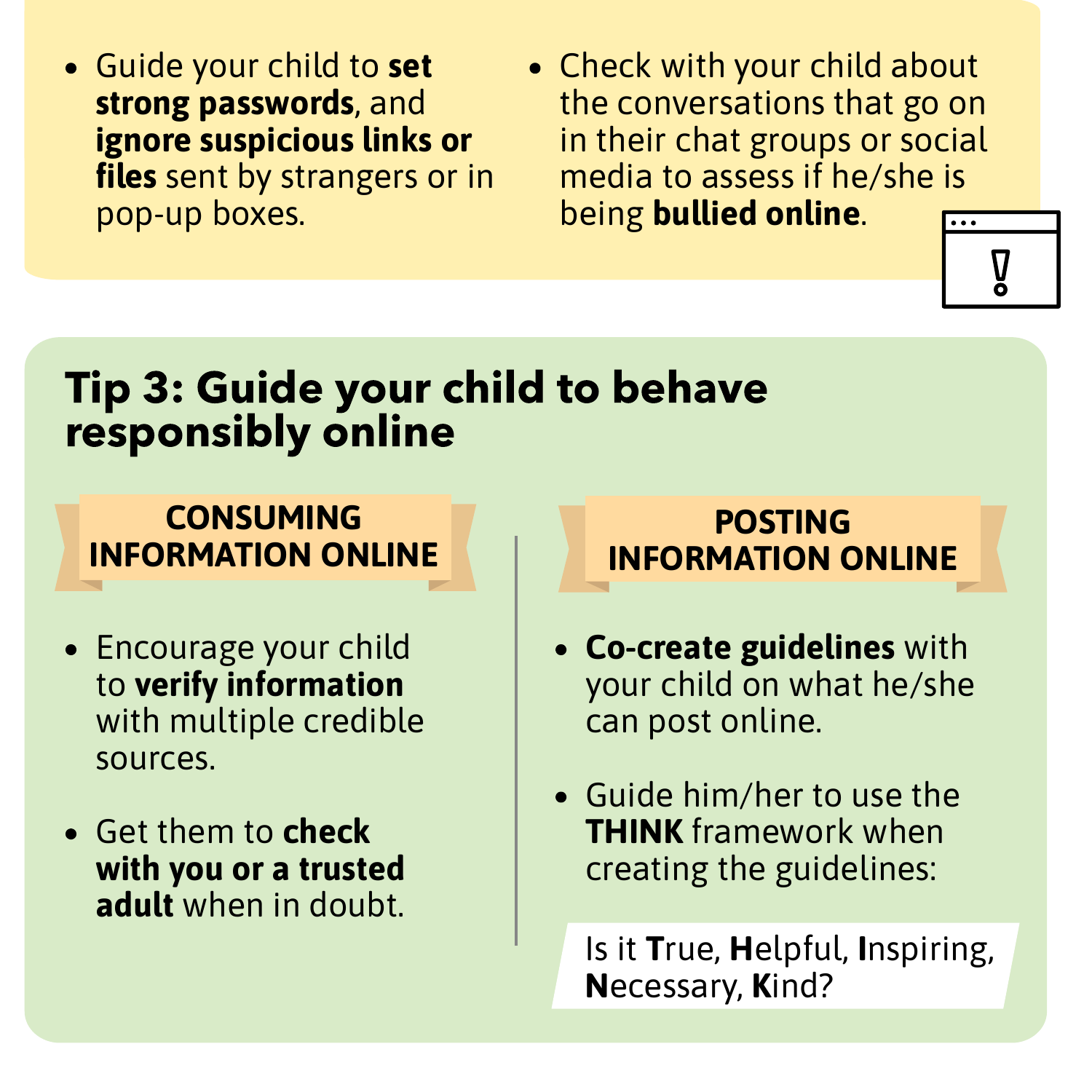#### *How can you develop your child's digital literacy skills?*  $\overline{\mathscr{C}}$

## Engage your child in the use of technology for everyday situations

**Research and critically evaluate online information** **Get him/her to:**

Find a suitable activity for a family outing

Research a recipe for a family lunch/ dinner





**Create digital products**

Design a digital photo collage after a family outing or celebration

**Organise schedules**



Organise his/her schedule in an online calendar